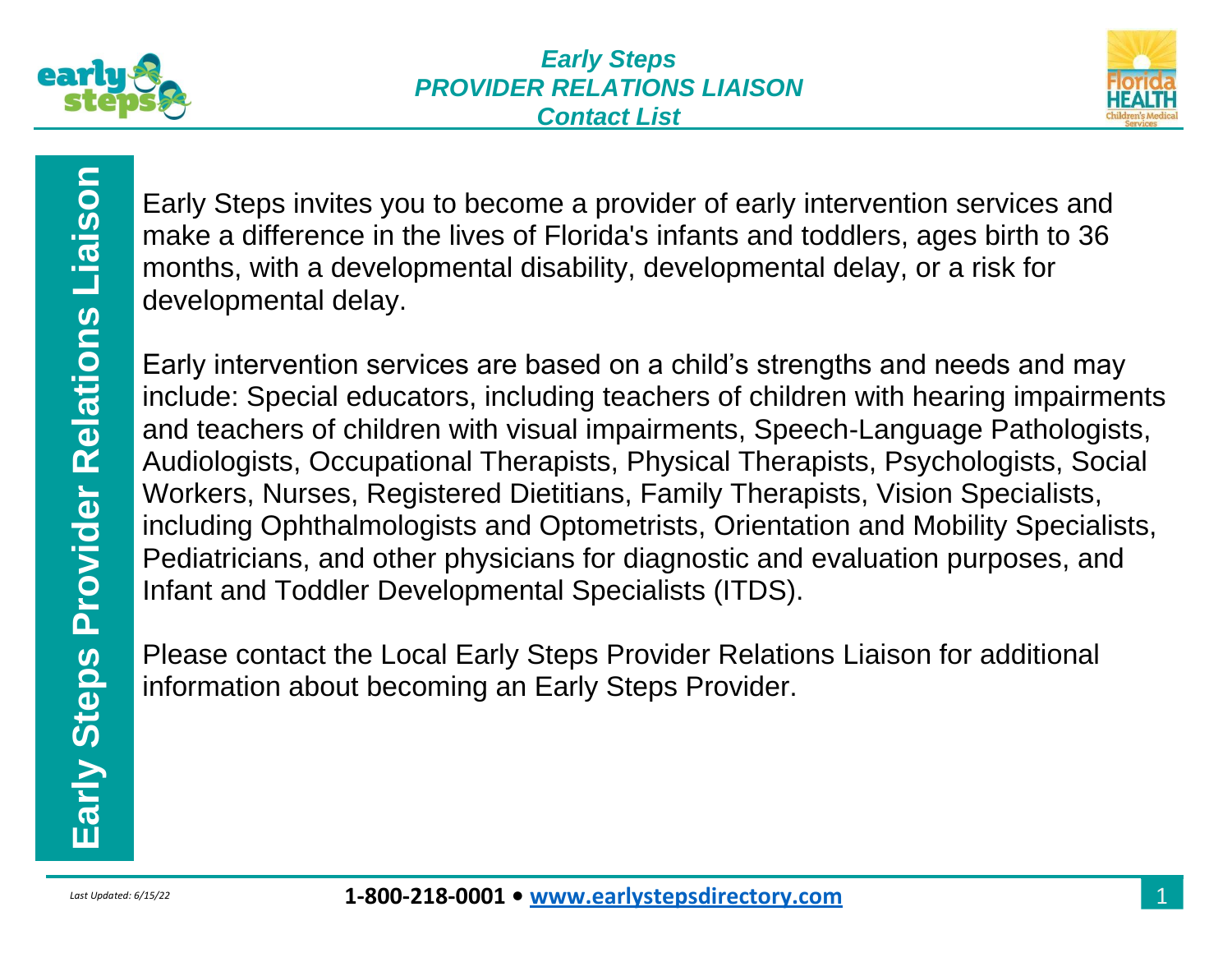

## *Early Steps PROVIDER RELATIONS LIAISON Contact List*



| <b>Local Early Steps</b> | <b>Counties Served</b>                                                                                                                               | <b>Area Office Address</b>                              | <b>Provider Liaison</b>   | Phone        | <b>Email</b>                         |
|--------------------------|------------------------------------------------------------------------------------------------------------------------------------------------------|---------------------------------------------------------|---------------------------|--------------|--------------------------------------|
| <b>Bay Area</b>          | Hillsborough, Polk                                                                                                                                   | 13101 N. Bruce B. Downs Blvd.<br>Tampa, FL 33612        | <b>Kera Hebert</b>        | 813-974-0690 | keramoran@usf.edu                    |
| <b>Big Bend</b>          | Franklin, Gadsden,<br>Jefferson, Leon,<br>Liberty, Madison,<br>Taylor, Wakulla<br>Panama City, Bay,<br>Calhoun, Gulf, Holmes,<br>Jackson, Washington | 700 W 23rd Street, Panama City,<br>FL 32405             | Juliana Melara            | 850-747-5411 | juliana.melara@chsfl.org             |
| <b>Central Florida</b>   | Orange, Seminole,<br>Osceola                                                                                                                         | 601 W. Michigan St.<br>Orlando, FL 32805                | <b>Gabriela Tortolero</b> | 321-842-3254 | gabriela.tortolero@orlandohealth.com |
|                          |                                                                                                                                                      |                                                         | <b>Kathy Riley</b>        | 321-842-3291 | kathleen.riley@orlandohealth.com     |
| <b>Gold Coast</b>        | <b>Broward</b>                                                                                                                                       | 1401 South Federal Highway<br>Ft. Lauderdale, FL 33316  | <b>Jeanne Miley</b>       | 954-728-1098 | jmiley@browardhealth.org             |
| <b>Gulf Central</b>      | Manatee, Sarasota,<br>Charlotte, Hardee,<br>Desoto, Highlands                                                                                        | 8961 Daniels Center Dr., Ste 401<br>Ft. Myers, FL 33912 | <b>Brooke Delmotte</b>    | 239-292-9928 | brookedelmotte@hpcswf.com            |
| <b>North Beaches</b>     | Putnam, Flagler,<br>Volusia, Lake, Sumter                                                                                                            | 3261 US Hwy 441 Suite B3<br>Fruitland Park, FL 34731    | <b>Tami Kruger</b>        | 386-873-0365 | tkruger@esvf.org                     |
| <b>North Central</b>     | Hamilton, Columbia,<br>Levy, Suwannee,<br>Lafayette, Dixie,<br>Gilchrist, Marion,<br>Alachua, Union                                                  | P.O. Box 100296<br>Gainesville, FL 32610                | <b>Sharon Hennessy</b>    | 352-273-8553 | hennesd@peds.ufl.edu                 |
| <b>North Dade</b>        | Dade                                                                                                                                                 | 1120 NW 14th St., Room 1216<br>Miami, FL 33136          | <b>Ray Rodriguez</b>      | 305-243-6660 | rrodriguez3@med.miami.edu            |
|                          |                                                                                                                                                      |                                                         | <b>Michele Gaston</b>     | 305-243-6660 | mgaston@med.miami.edu                |
| <b>Northeastern</b>      | Baker, Nassau, Duval,<br>Bradford, Clay, St.<br>Johns                                                                                                | 910 N. Jefferson St.<br>Jacksonville, FL 32209          | <b>Sara Carter</b>        | 904-427-7600 | sara.carter@jax.ufl.edu              |